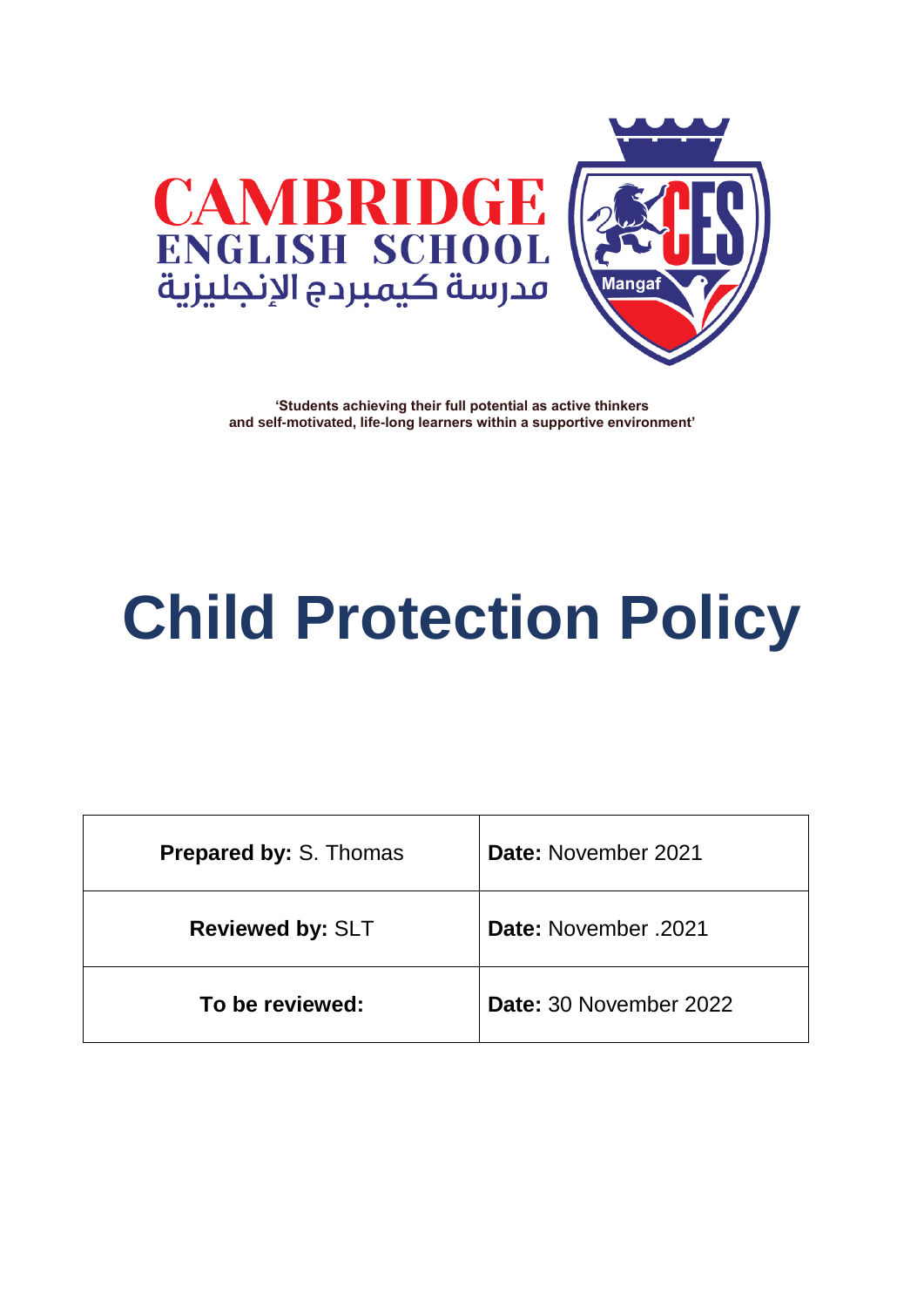

#### **CONTENTS**

Policy Statement

Introduction

Roles and Responsibilities

Procedures

Records and Monitoring

Safe School / Safe Staff

Appendix A – Signs of Abuse

Appendix B – Initial Record of Concern Form

Appendix C – Child Protection Record Form 2

Appendix D – Register of Staff Signatures Form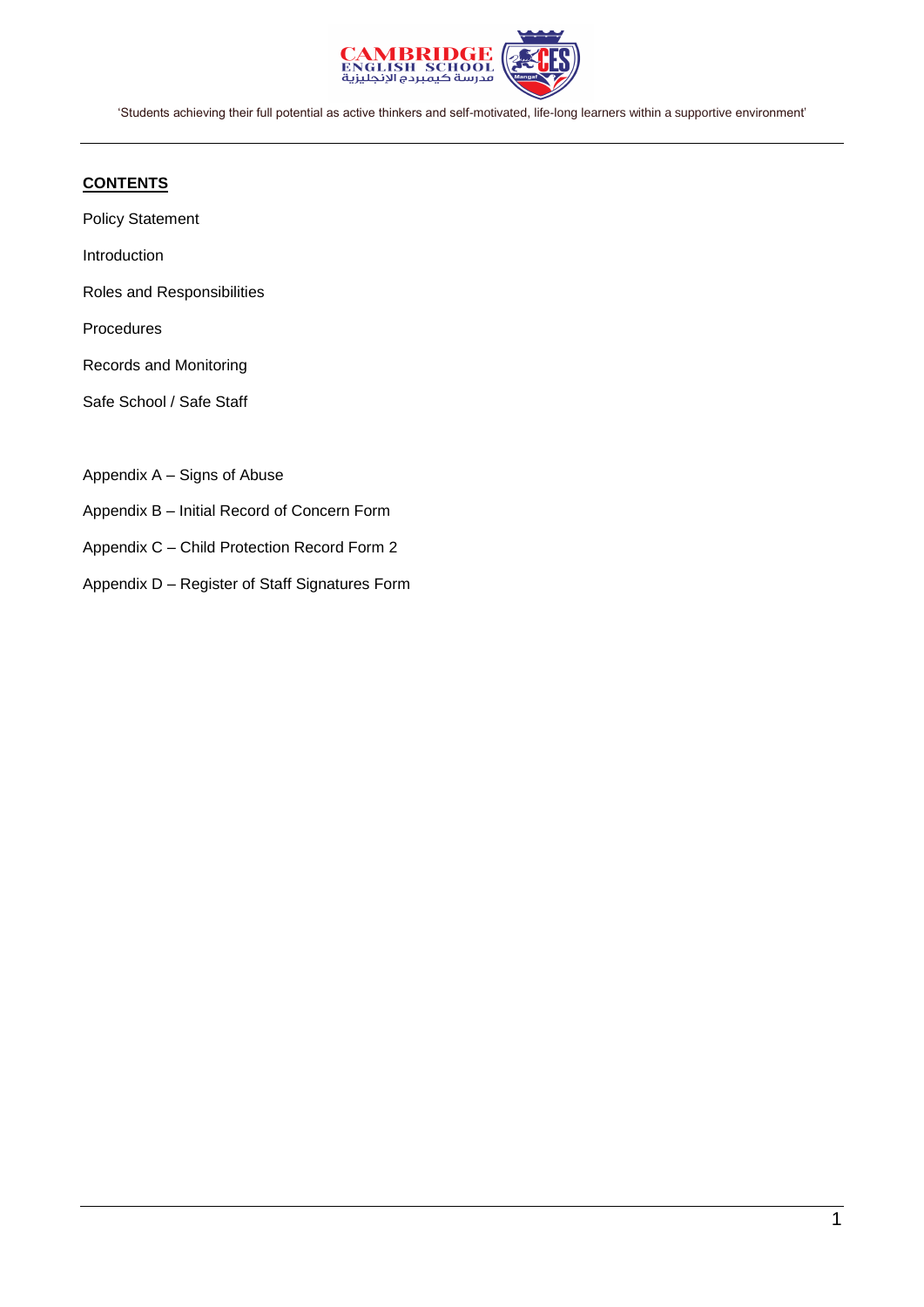

#### **RATIONALE**

This document sets out the procedures which Cambridge English Schools have in place for exercising its duties in relation to safeguarding pupils. This policy applies to all pupils and staff. The School recognises that children sometimes suffer abuse from those who should be caring for and protecting them. Abuse can take place within any socio-economic group and can occur at home or in institutions such as Schools.

#### **Personnel**

| Role                      | <b>Named Person</b>          | Where                 | <b>Contact Info</b>    |
|---------------------------|------------------------------|-----------------------|------------------------|
| <b>Principal</b>          | John Lynskey                 | <b>Ground Floor</b>   | johnlynskey@cambridge- |
|                           |                              |                       | kw.com                 |
| <b>Lead Designated</b>    | <b>Sophia Thomas</b>         | <b>Ground Floor</b>   | sophia@cambridge-      |
| <b>Person for Child</b>   | <b>Head of Pastoral Care</b> |                       | kw.com                 |
| <b>Protection (DPCP)</b>  |                              |                       |                        |
|                           |                              |                       |                        |
| <b>Deputy Designated</b>  | <b>Head of Primary</b>       | <b>Ground Floor</b>   | ednonis@cambridge-     |
| <b>Person/s for Child</b> | <b>Ed Nonis</b>              |                       | kw.com                 |
| <b>Protection (DDPCP)</b> |                              |                       |                        |
|                           | <b>Head of Secondary</b>     | <b>Ground Floor</b>   |                        |
|                           | <b>Andy McLaughlin</b>       |                       | andy@cambridge-        |
|                           |                              |                       | kw.com                 |
| <b>Advanced CP Staff</b>  | <b>Shaikhah Mahmoud</b>      | 1 <sup>st</sup> Floor | shaikhah@cambridge-    |
|                           | <b>Social Worker</b>         |                       | kw.com                 |
|                           |                              |                       |                        |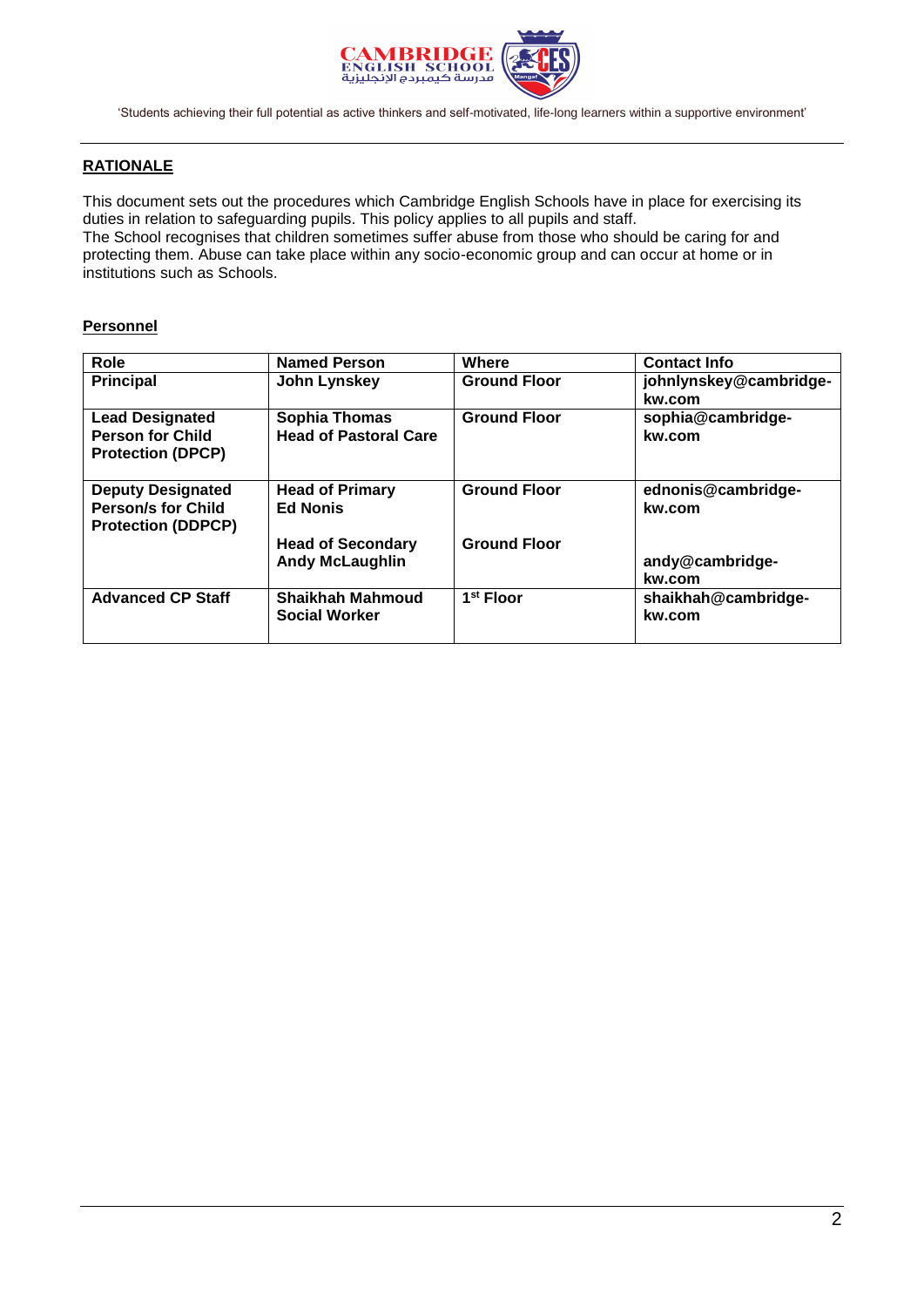

#### **GUIDELINES AND PROCEDURES**

#### **1. Policy Statement**

Cambridge English Schools give the highest importance to the safeguarding and welfare of children. The Principal, Head of Pastoral Care, Senior Leadership Team (SLT), Social Worker and staff will carry out their responsibilities efficiently, effectively and diligently to ensure that the school is a safe learning environment for children.

Parents can obtain a copy of the school child protection policy on request.

The policy offers clear direction to staff and others about expected procedures when dealing with child protection issues. This will ensure that child protection concerns, referrals and monitoring may be handled sensitively, professionally and in ways which support the needs of the child. **THE SCHOOL RECOGNISES IT IS AN AGENT OF REFERRAL AND NOT OF INVESTIGATION.** 

#### **Our School will therefore:**

- Establish and maintain an ethos where children feel secure and are encouraged to talk and are listened to.
- Ensure that children know that there are adults in the School who they can approach if they are worried or in any difficulty.
- Include in the Secondary curriculum, activities and opportunities for Personal, Social, Health Education and Citizenship, which can equip children with skills they may need to recognise different risks in different situations, how to behave in response to them and how to keep themselves safe. The same will be done in class by Primary teachers, Arabic and Religion teachers and during Assemblies.
- Include in the curriculum, material which will help children develop realistic attitudes to the responsibilities of adult life, particularly with regard to child care, parenting skills and an awareness of the impact of their decisions on others.

#### **2. Introduction**

There are three elements to our Child Protection Policy. They are:

#### **a) Prevention**

Only suitable people will work with Children through robust vetting and recruitment processes.

#### **b) Protection**

The Schools commit to following U.K. regulations in ensuring that training takes place every two years for designated teachers and every three years for the rest of the staff including non-teaching staff.

The following policy has referred to the Department for Education Guidelines (DFE) but takes into account that the Cambridge English Schools operate within Kuwait and is therefore subject to Kuwait laws and customs.

#### **c) Support**

The Schools commit to ensuring that support is offered to any pupil who has been abused or harmed, or to children who we suspect are suffering. Our School recognises that children who are abused or who witness violence may find it difficult to develop a sense of self-worth or view the world as a positive place. The school may be the only stable, secure and predictable element in the lives of children at risk. Nevertheless, whilst at school their behaviour may be challenging and defiant or they may be withdrawn.

Protecting the welfare of children is the role of every professional who comes into contact with children at CES. This includes knowing about the different types of child abuse. 'Child abuse' (see Appendix A) is the term used to describe different types of maltreatment inflicted on a child or young person.

#### **3. Roles and Responsibilities**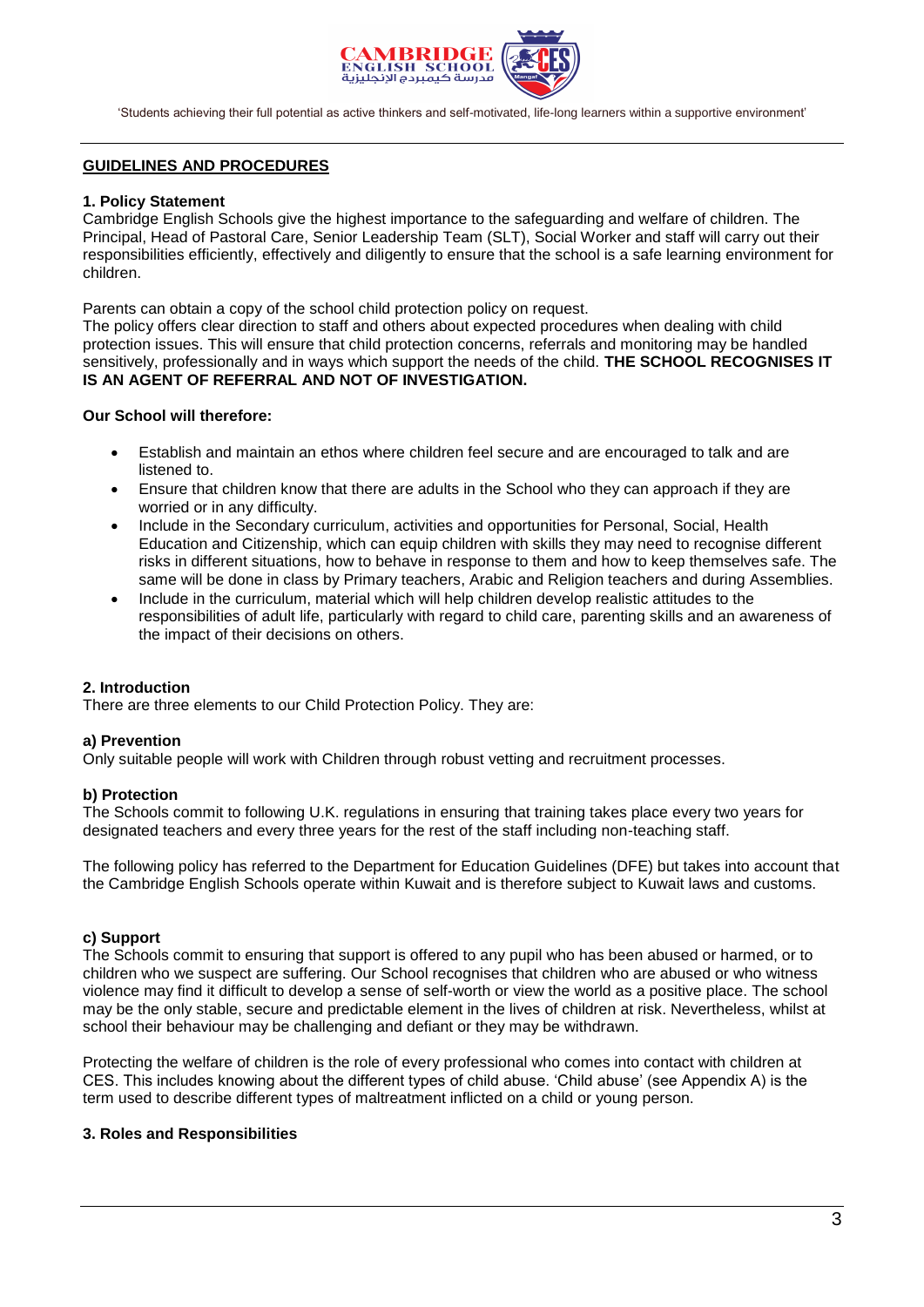

**a)** All adults working with or on behalf of children have a responsibility to protect them. There are, however, key people within school and the community who have specific responsibilities under child protection procedures.

#### **b) Designated Child Protection Staff**

CES has designated staff for Child Protection (at both its sites) who are responsible for coordinating child protection issues within the school. In the unlikely event of these named people not being available, a number of other staff have received Advanced Child Protection (CP) training and can therefore be approached (see table on following page).

The Designated Child Protection Staff are responsible for:

#### **Sharing Information and Providing Training for Staff** by ensuring that:

- o The names and contact details of the DPCP and their Deputy are on display for all staff, parents, pupils and visitors to the school.
- $\circ$  The school's CP Policy is easily accessible to all members of the school community, be they staff (copy of the policy to be displayed in the staff room) or other members of the community.
- o All newly-appointed staff, volunteers are given necessary information about the school's Child Protection Policy.
- $\circ$  All members of staff sign a form declaring that they have read the school's CP policy at the beginning of every school year (see Appendix D). This register of signatures will be filed by the Lead DPCP in each school.
- o All staff (including Designated Persons, Principals and Director) receive basic CP training at least every three years.
- o Designated Persons and selected members of staff receive Advanced CP Training every two years.
- $\circ$  All staff attend a briefing at least annually to update them on the importance of child protection and any new issues, and remind them of the school's procedures.
- $\circ$  Designated Child Protection Staff keep up to date with new legislation and guidance.
- o In all school sectors, form tutors/teachers/staff will talk to the students regarding Child Protection and Designated Staff.
- **Responding to Concerns and Emergency Situations** by ensuring that:
	- $\circ$  There is an immediate response to an emergency situation; arrange telephone calls, meetings, negotiations, reports and monitoring.
	- o Links with external agencies are established and maintained.
	- $\circ$  Requests for information from outside agencies are responded to in a timely manner.
		- $\circ$  Concerns are discussed as required with outside agencies and all referrals to external agencies are backed up in writing within 24 hours.
	- $\circ$  Upkeep of all records will be the responsibility of the Designated Person for Child Protection and the records will be kept in a separate file in the Head of Pastoral Care's Office.

#### **Maintaining an Effective Reporting and Recording System** by ensuring that:

- $\circ$  Concerns from individual staff are written down using an internal pro forma and kept securely and confidentially (locked and with limited access).
- $\circ$  Records are chronologically recorded, with significant incidents or events clearly highlighted,
- o Records are transferred when a child changes school.
- o Designated Persons for Child Protection hold termly meetings to share information and offer mutual support.
- o The Principal and Heads of Section are informed about child protection issues.

#### *c***) The Role of the Principal**

The Principal is to be informed by the Lead DPCP of all suspected cases in school. The Principal will advise and act as a critical friend offering an outside objective 'ear' and to challenge their thinking before any action is taken.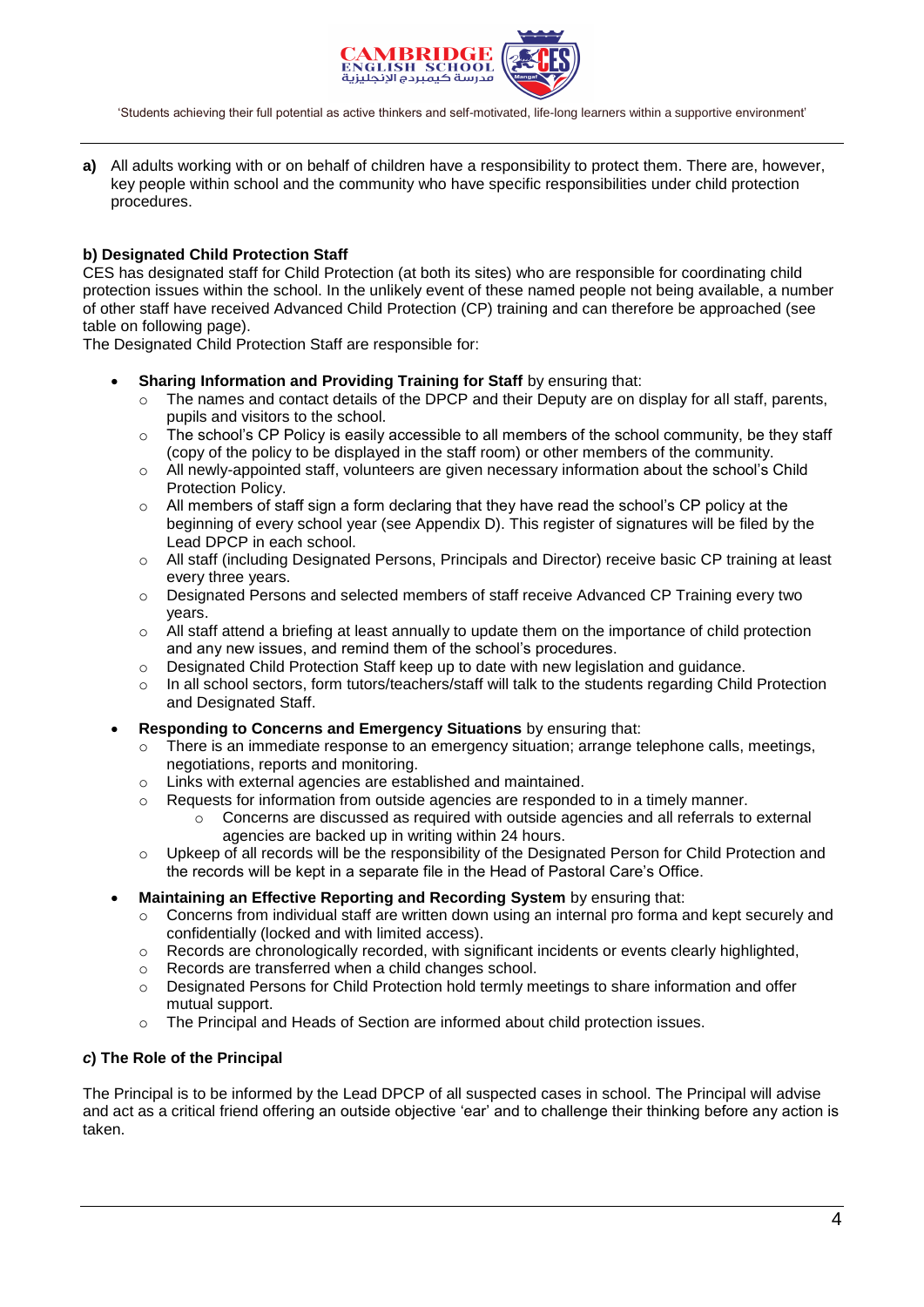

#### **4. Procedures**

All members of staff have a responsibility to care for and safeguard the welfare of all our students. Therefore, if any concerns are expressed or signs observed that cause concern, these should be referred to one of the school's Heads of Section.

Any member of staff who receives a disclosure of abuse, an allegation, or suspects abuse may have occurred MUST:

- Listen without asking leading questions
- **NOT** promise to keep the matter secret
- **NOT** attempt to investigate a situation themselves
- **Report it immediately to the Lead DPCP or Designated Lead**

#### **a) What to do if a child discloses to you:**

During disclosure:

- Remain calm, do not panic or express shock
- Listen carefully do not prompt responses (say as little as possible)
- Reassure the child tell them they are doing the right thing and that you are pleased they are confiding in an adult. Praise them for having the courage to talk about it with someone.
- Do not project or assume anything, let the child tell their story; leave your own assumptions out and try not to give an alternative explanation.

Possible questions to ask in a non-leading manner include:

- What happened to you?
- What happened next?
- Who did this to you?
- Where did it happen?
- When did this happen?
- Who saw this happen to you?
- Who else have you told?

#### **Please:**

- Use age specific language. Ask for clarification for any meaning or words you don't understand e.g. What do you mean by….
- Let the child know they are believed.
- Let the child know that you will do your best to protect and support them.
- Explain to the child that, in order to help them, you will have to tell certain other parties. Assure them, however, that this will not be general knowledge within the school community.
- Check you have a full understanding of what the child has told you before the end of the discussion.
- Make the child comfortable. Ensure that the child is not left in a situation where he/she may be pressurized to change their story.
- **UNDER NO CIRCUMSTANCES SHOULD STAFF MAKE PROMISES OF CONFIDENTIALITY.**

#### **b) Reporting to DPCP**

You will be asked to record what the child has said or what you have observed, include dates and times - it is important that this is recorded in as much detail as possible, so that the child does not have to repeat the details.

The school does not take photographs of a child's injuries but instead records them by use of diagrams (see appendix B)

#### **MAINTAIN CONFIDENTIALITY.**

### **DO NOT DISCUSS THIS WITH OTHER MEMBERS OF STAFF, CHILDREN OR PEOPLE OUTSIDE OF SCHOOL.**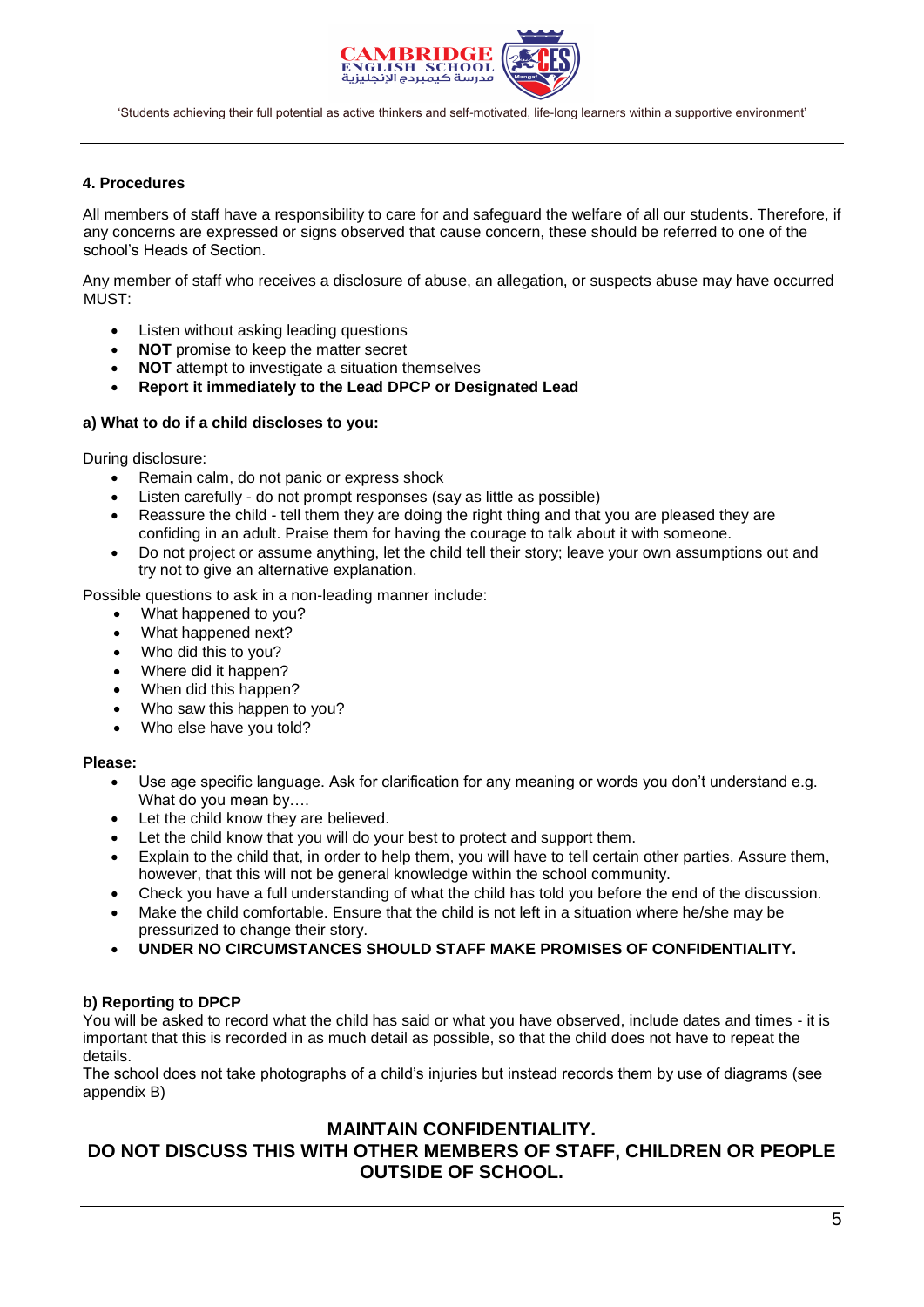

#### **c) Documentation**

- Any member of staff receiving a disclosure of abuse or noticing signs or indicators of abuse must make an accurate record (see appendices A and B) as soon as possible, noting what was said or seen, putting the event in context and giving date, time, and location.
- Original notes taken during or immediately after the disclosure will be attached to the record written on the official form.
- All records will be dated and signed and include the action taken and passed to the DPCP.
- In the same way, notes must be kept on any child who is being monitored for CP reasons.

#### The DPCP staff will follow the same procedures

If a referral is made to an outside agency ( e.g. the Ministry, the initial referral will be by telephone and this will be followed by a written request to the agency to come and view the files. Essential information will include the pupil's name, address, date of birth, family composition, position in the family, reason for referral, whether or not the parents are aware of the referral, the name of person who initially received the disclosure plus any advice given. This report will be signed and dated by the person referred to.

#### **d) Confidentiality**

Information on CP cases will only be shared with staff within the school on a "need to know" basis and always in the best interest of the child/children involved. Any information shared in this way must be held in **STRICTEST CONFIDENCE.**

#### **5. Records and Monitoring**

- All school records of CP concerns and referrals are kept in a locked cabinet in the Head of Pastoral's Office. Only designated CP staff should have access to this.
- Only **one** CP file will be kept on a child, and will contain, on the inside front cover, a maintained chronology of events.
- No other information of a CP matter will be kept anywhere else in the school.

Well-kept records are essential. All staff must ensure they record information as soon after the event as possible.

#### **6. Flow Chart of Procedures**

Flow Chart of Procedures for when a child discloses to a member of staff

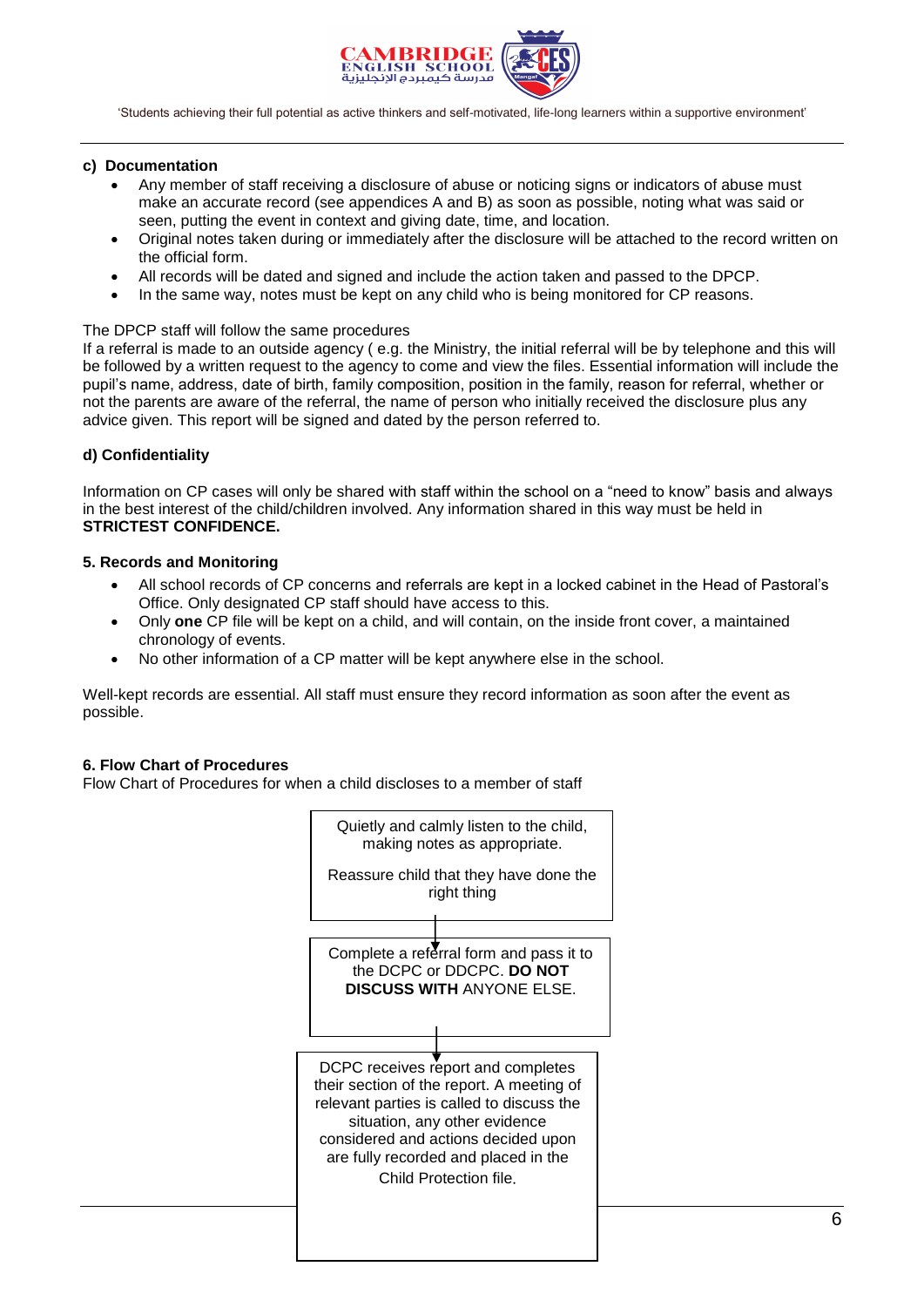



#### **7. Safe School, Safe Staff**

- The CES recruitment procedures are followed for all staff employed at the school.
- Before confirmation of appointment, all staff (both teaching and non-teaching) will be subject to a rigorous recruitment process to ensure, as far as possible, their suitability to work in Kuwait.
- Two references will be taken up from different employers, they will be required to give evidence of their qualifications and details of previous experience and work history. (open references will not be accepted)
- **a)** Police Clearances will be undertaken for all staff before they begin work and a record will be held in the central file.
- **b)** As part of the recruitment process, all potential staff will be required to declare any criminal record.
- **c)** All staff will be informed of the school's policy for the protection of children as follows:
	- During induction to the school
	- Through access to this policy ( and confirmatory evidence that a copy has been accessed, read and understood)
	- Through the Teacher's Handbook
	- Clear identification of Designated CP staff
	- Information on relevant notice boards
	- Whole staff training, briefings or staff meetings
	- Reminders at the beginning of the school year.

#### **8. Safe Working Practice for Staff**

CES aims to ensure that all staff maintain high levels of professionalism that both promotes the safeguarding of pupils and reinforces the trust placed in us by all members of the school community.

- All staff have a duty to keep pupils safe and protect them from discrimination and avoidable harm. This duty can be exercised through the development of respectful, caring and professional relationships between staff and pupils, and behaviour by staff that demonstrates integrity, maturity and good judgment.
- An underpinning principle of safe working practice is that adults who work with children are responsible for their own actions and behaviour, and should avoid any conduct which would lead any reasonable person to question their motivation and intentions.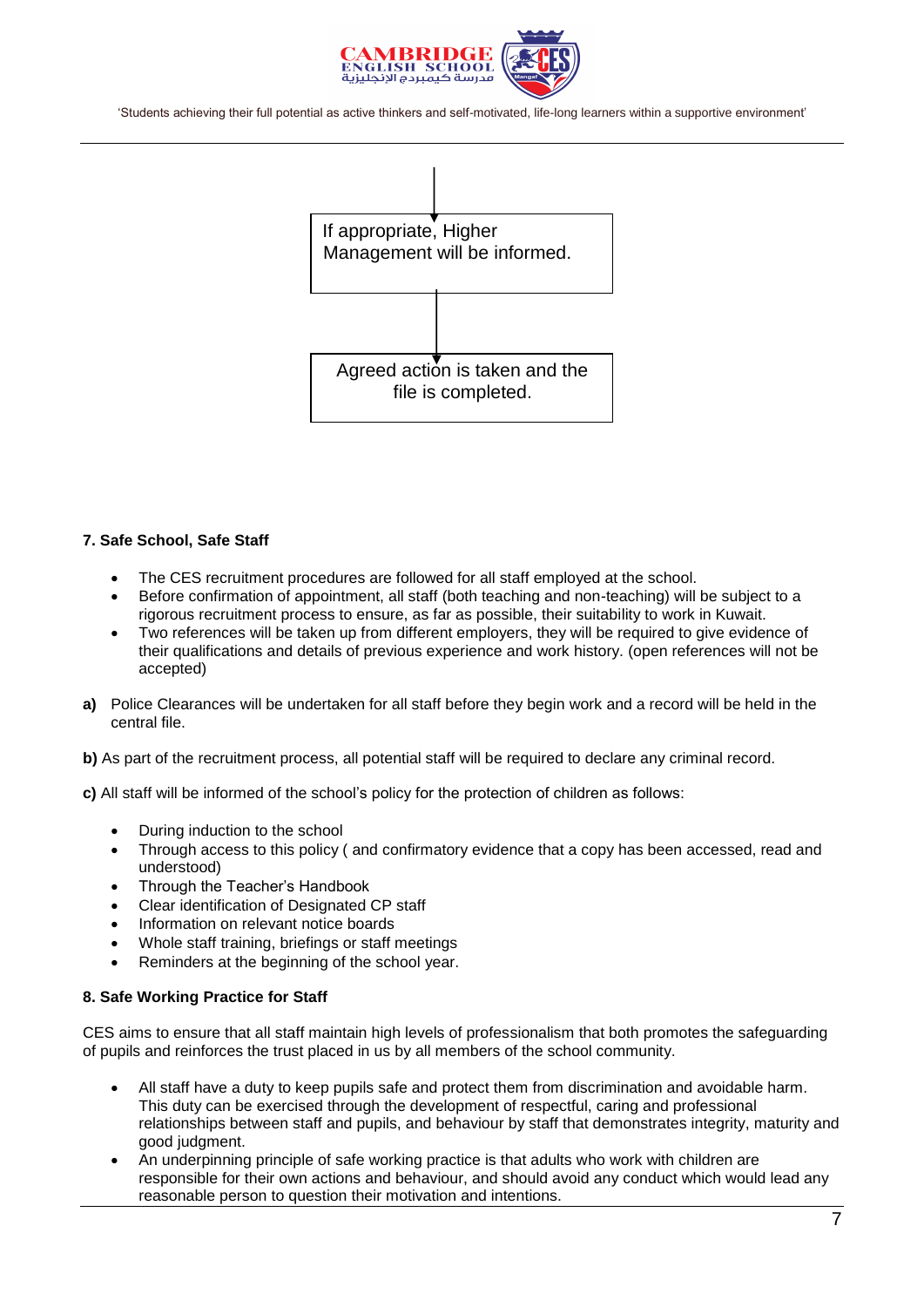

All staff should adhere to the following guidelines, be aware of their vulnerability to allegations and to act appropriately.

- Staff are not to establish or seek to establish social contact with pupils for the purpose of securing a friendship.
- There are occasions when there are social contacts between pupils and staff, where for example, the parent and teacher are part of the same social circle. These contacts, however, will be easily recognised and openly acknowledged.

It is recognised that occasionally, a pupil may develop an infatuation with a member of staff.

 The staff member concerned should deal with the situation sensitively and firmly, and inform the appropriate Head of Section at the earliest opportunity.

Communication between staff and pupils should take place within clear and explicit professional boundaries.

- Staff should not share any personal information with a pupil.
- They should not give their personal contact details, email, home or mobile numbers.
- Staff must never list pupils as approved contacts on personal networking sites, nor access social networking sites of pupils.
- The use of text messaging or email should only be made for professional reasons.

If physical contact is made with pupils, this must be in response to the circumstances at the time and appropriate to their age, stage of development, gender and background, bearing in mind our cultural boundaries.

- It is recognised that some pupils may seek inappropriate physical contact.
- Staff should sensitively deter such contact and help the pupil to understand the importance of personal boundaries.
- The incident should be reported to a Senior Leader at the earliest opportunity.
- Intimate or sexual activity of any kind between an adult and a pupil will be regarded as a grave breach of trust, will result in disciplinary action and may be regarded as a criminal offense.

Staff must make sure that any films, YouTube videos or other material shown to pupils are age appropriate and Ministry Approved.

- The accessing, making and storing of indecent images of children is illegal.
- Staff must not change in the same place as pupils, shower or bathe with pupils or assist with any personal care task that the pupil can undertake themselves.

Staff should take precautions to avoid working or being alone with pupils.

 Where such a situation arises, staff should ensure that, either the door is left open, a colleague is nearby or, wherever possible, seek an alternative, more public space

If at any time staff have any doubt or concern about safe working practice, they should consult a Senior Leader.

- There may be times when staff have to make judgments or take decisions where no guidance exists and in the absence of a senior colleague.
- Under such circumstances, staff should always consider where their actions are professionally based, warranted, proportionate, and safe and applied equitably.

#### **9. Allegations against staff**

Any allegation made against a member of staff will be referred immediately by the DPCP to the Principal, who will follow the CP procedures.

Where an allegation is made against the Principal, the DPCP will inform the Principal, who will inform Higher Management.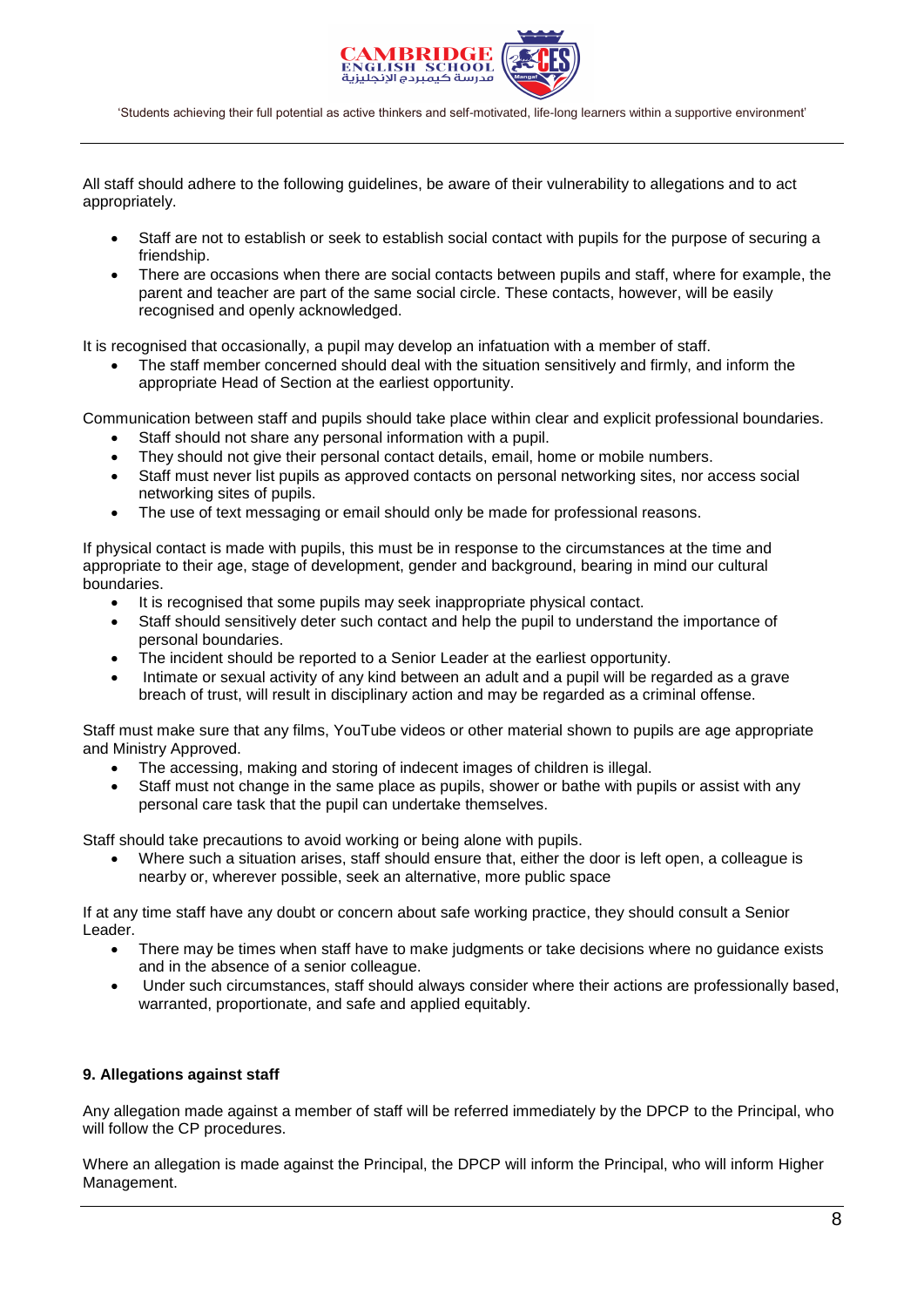

# **APPENDIX A**

There are four main areas of child abuse. It should be recognised that all these signs may also be a symptom of another problem:

#### **Neglect**

The persistent or severe neglect of a child which results in serious impairment of the child's health or development. It can occur where parents/guardians fail to meet the basic and essential needs of their children such as food, clothing and medical care. Leaving small children alone and unsupervised is another example of neglect.

Parents refusing or failing to give love and affection to their child/ren is a case of emotional neglect. Signs or symptoms which may possibly indicate neglect:

- **Hunger**
- Tiredness or listlessness
- Child dirty or unkempt
- Poor school attendance or often late for school
- Poor concentration. Affection-demanding or attention-seeking behaviour
- Stealing or scavenging compulsively
- Failure to achieve developmental milestones

#### **Physical Abuse**

Physical injury to a child - reasonable suspicion that the injury was inflicted or knowingly not prevented. It involves any non-accidental injury where adults physically hurt, injure or kill a child. This can involve hitting, shaking, squeezing, burning and biting. It also includes giving a child poisonous substances, inappropriate drugs or alcohol.

Signs or symptoms which may indicate physical abuse:

- Bruising, inconsistent account of how bruising or injuries occurred
- Bald patches
- Burns or scalds
- Fear of going home or parents being contacted
- Fear of medical help
- Inexplicable fear of adults or over-compliance
- Violence or aggression towards others, including bullying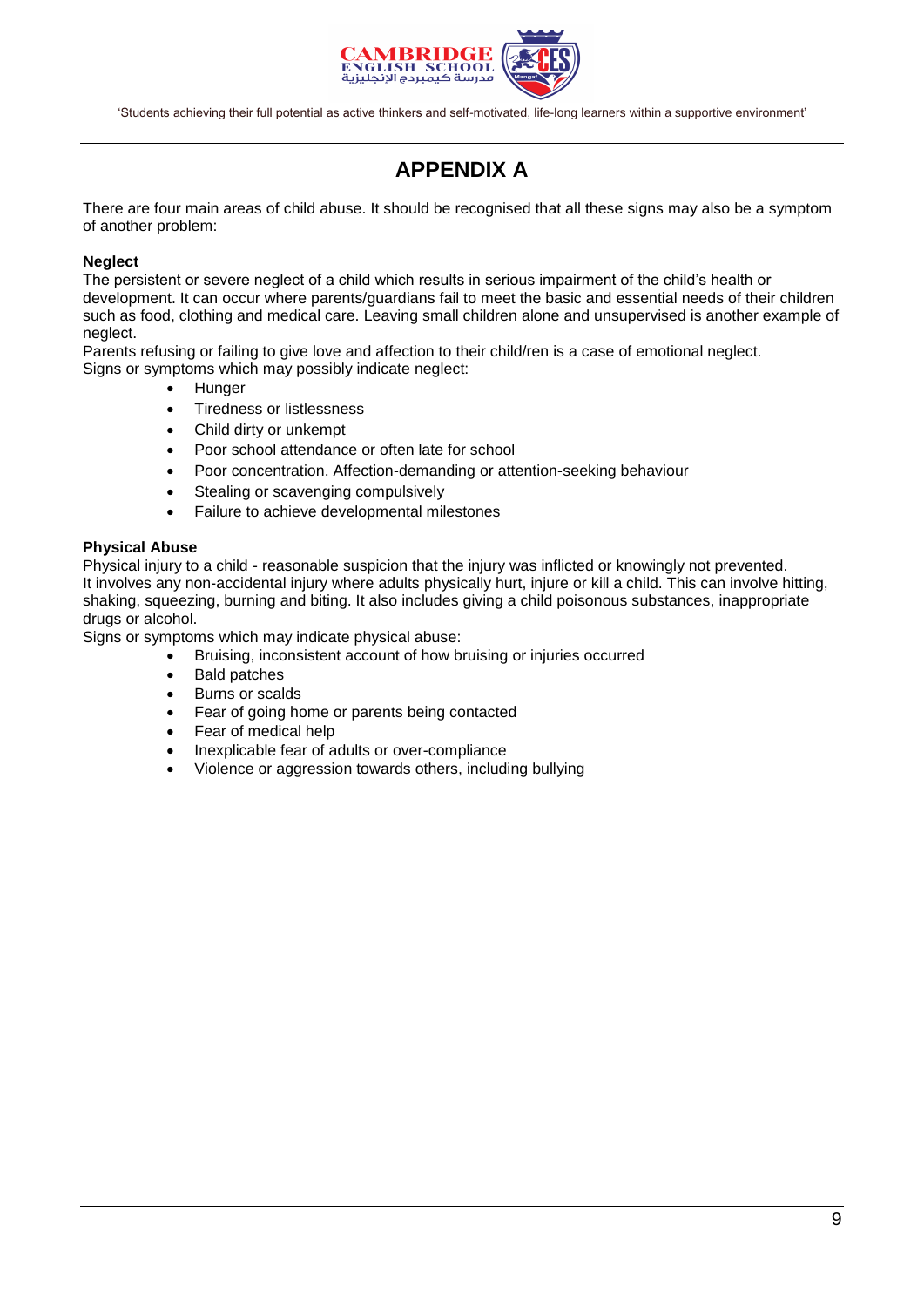

#### **Sexual Abuse**

When children and young persons are involved in sexual activities that they do not fully comprehend and which violate the social taboos of family roles. It occurs when the older person uses his/her power over the child/ young person to involve the latter in a sexual activity. It may involve:

- Sexual grooming.
- Inappropriate exposure to sexual acts or materials.
- Passive use of children and young persons as sexual stimuli for adults.
- Exhibitionist activities, voyeurism or being coerced into posing for pornographic materials.
- Inappropriate sexual contact or acts between older individuals and the child/young person
- Intercourse as a result of rape, assault and coercion

Signs or symptoms which may indicate sexual abuse:

- Sexually explicit play or behaviour or age inappropriate behaviour
- Anal or vaginal discharge, soreness or scratching
- Persistent complaints of stomach disorders or pains
- Eating disorders
- Attention-seeking behaviour including sexual harassment or molestation
- Regressive behaviour
- Enuresis, soiling
- Frequent or open masturbation, touching others inappropriately
- Reluctance to undress for PE or swimming
- Bruises, scratches in genital area
- Lack of trust of a familiar or particular adult
- Unusually compliant

#### **Psychological/Emotional Abuse**

Persistent or severe emotional ill-treatment or rejection. This occurs where constant lack of love and affection, threats, verbal attacks, taunting, shouting, can lead to a child's loss of self-esteem. It can also include harassment or indifference on the basis of race, culture, gender or disability. Aspects of psychological and emotional abuse include:

- Hostile rejecting/degrading (e.g. taunts)
- Terrorising (e.g. threats or acts that induce fear)
- Actively isolating (e.g. locking a child in a room for extended periods of time)
- Exploiting/corrupting (e.g. teaching a child to steal)
- Denying emotional responsiveness (e.g. denying affection and shows of love)
- Signs or symptoms which may indicate psychological abuse;
- Rocking, banging head, regression
- Self-mutilation, drug or solvent abuse
- Fear of parents being contacted
- Running away, compulsive stealing
- Touching themselves inappropriately
- Eating disorders
- Soiling, smearing faeces, enuresis
- Sudden speech disorders, selective mutism
- Over-reaction to mistakes, continual self-deprecation
- Delayed physical/mental/emotional development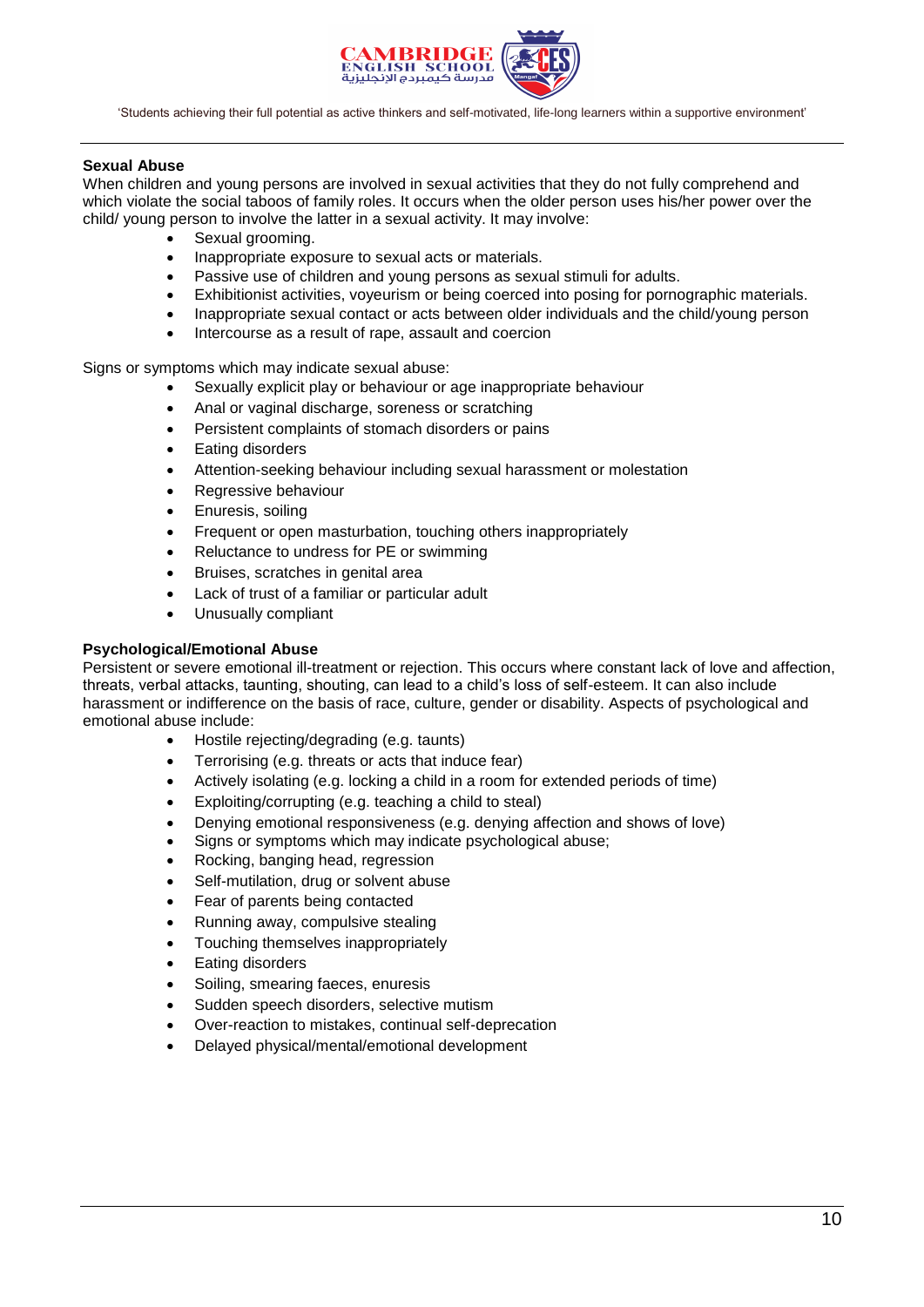

# **APPENDIX B**

## **INITIAL RECORD OF CONCERN – FORM 1**

(To be completed by the adult who was first point of contact by child)

| Child's name:                                                                | Date of Birth: | Year Group: |  |
|------------------------------------------------------------------------------|----------------|-------------|--|
| Date and time of concern:                                                    |                |             |  |
| Your Account of the concern: (what was said, observed, reported and by whom) |                |             |  |
|                                                                              |                |             |  |
|                                                                              |                |             |  |
|                                                                              |                |             |  |
|                                                                              |                |             |  |
|                                                                              |                |             |  |
|                                                                              |                |             |  |
|                                                                              |                |             |  |
|                                                                              |                |             |  |
|                                                                              |                |             |  |
|                                                                              |                |             |  |
|                                                                              |                |             |  |
|                                                                              |                |             |  |
|                                                                              |                |             |  |
|                                                                              |                |             |  |
|                                                                              |                |             |  |
|                                                                              |                |             |  |
|                                                                              |                |             |  |

# **Additional information:**

(context of concern/disclosure/details of any physical signs)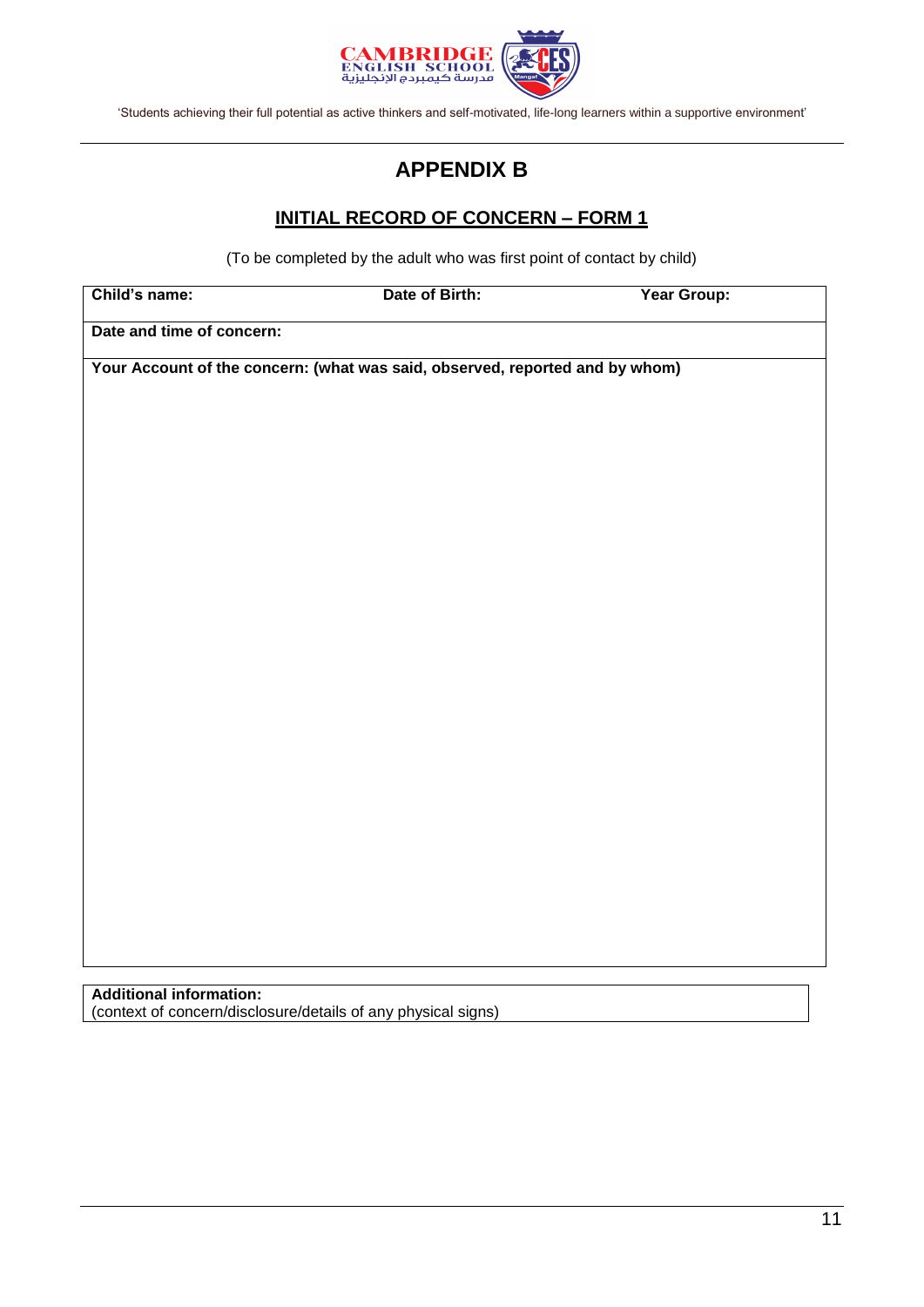

| Your response:<br>(what did you do/say following the concern)                         |
|---------------------------------------------------------------------------------------|
| Your name:                                                                            |
| Your signature:<br>Your position in school :                                          |
| To be completed by the Designated Child Protection Staff                              |
| Date and time of receiving the form:                                                  |
| <u>and</u><br>of meeting arranged to discuss the information<br>and time_____________ |
| with the author.                                                                      |
| Date:<br>Name:                                                                        |
|                                                                                       |

## **APPENDIX C**

## **CHILD PROTECTION RECORD – FORM 2**

(To be completed by Designated Person for Child Protection)

Date in which Form 1 was received and discussed: \_

| Child's name: | DOB: |  |
|---------------|------|--|
|               |      |  |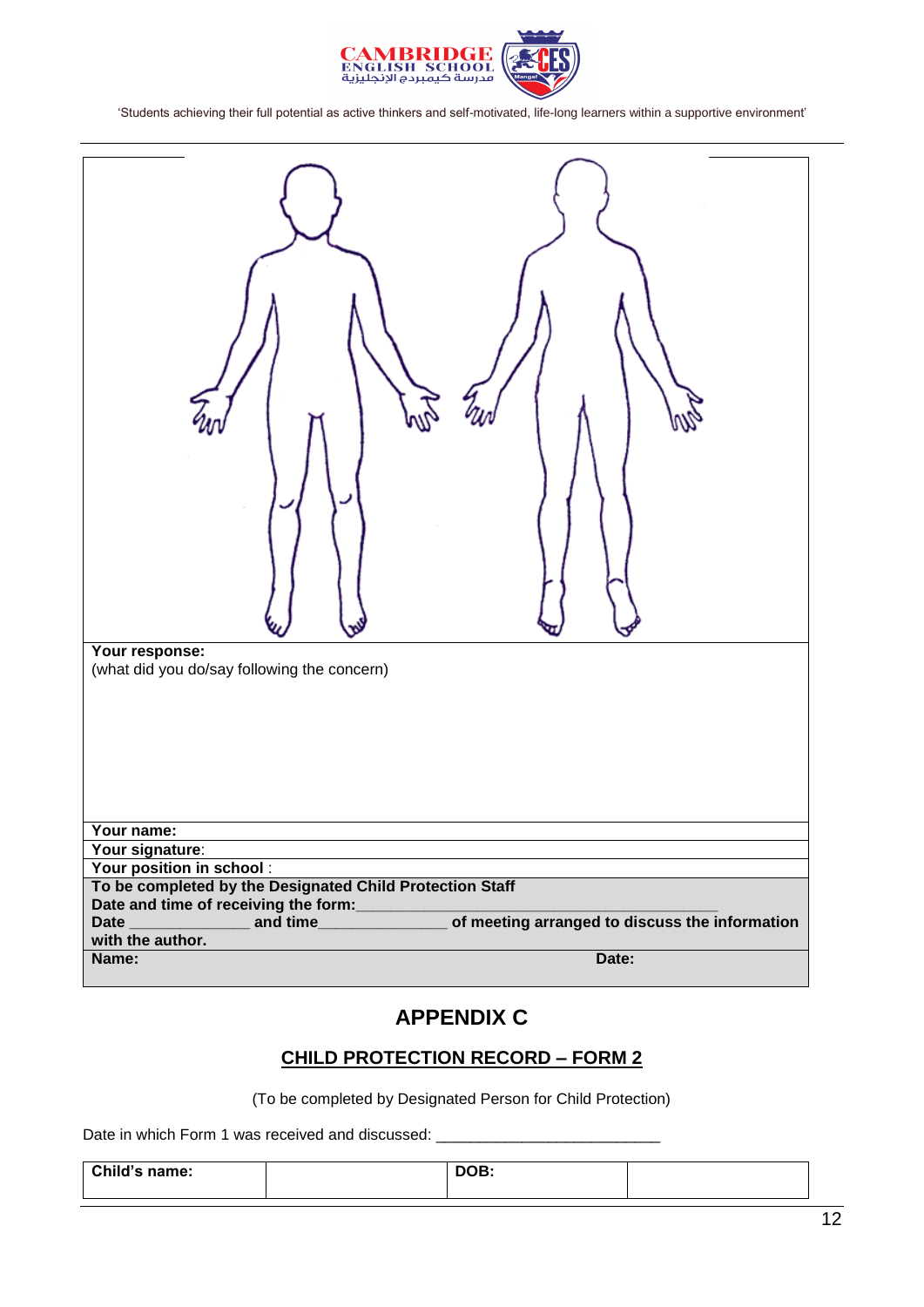

| Year group:        |         | <b>Class teacher:</b> |          |
|--------------------|---------|-----------------------|----------|
| <b>Male/Female</b> | Kuwaiti | Non-Kuwaiti           | Medical: |

## **Record of initial discussion**

**Date of Referral**

**Reported by:**

**Those present at time of disclosure:**

**Who the information has been shared with:**

| Initial action points<br>Agreed timeline | Action by: |
|------------------------------------------|------------|
|                                          |            |
|                                          |            |
|                                          |            |
|                                          |            |
|                                          |            |
|                                          |            |
|                                          |            |

| Report on action taken |  |  |  |
|------------------------|--|--|--|
| Date:                  |  |  |  |
|                        |  |  |  |
|                        |  |  |  |
|                        |  |  |  |
|                        |  |  |  |
|                        |  |  |  |
|                        |  |  |  |
|                        |  |  |  |
|                        |  |  |  |
|                        |  |  |  |
|                        |  |  |  |
|                        |  |  |  |
|                        |  |  |  |
|                        |  |  |  |
|                        |  |  |  |
|                        |  |  |  |
|                        |  |  |  |
|                        |  |  |  |

| <b>Further action points:</b> | <b>Action by</b> |
|-------------------------------|------------------|
|                               |                  |